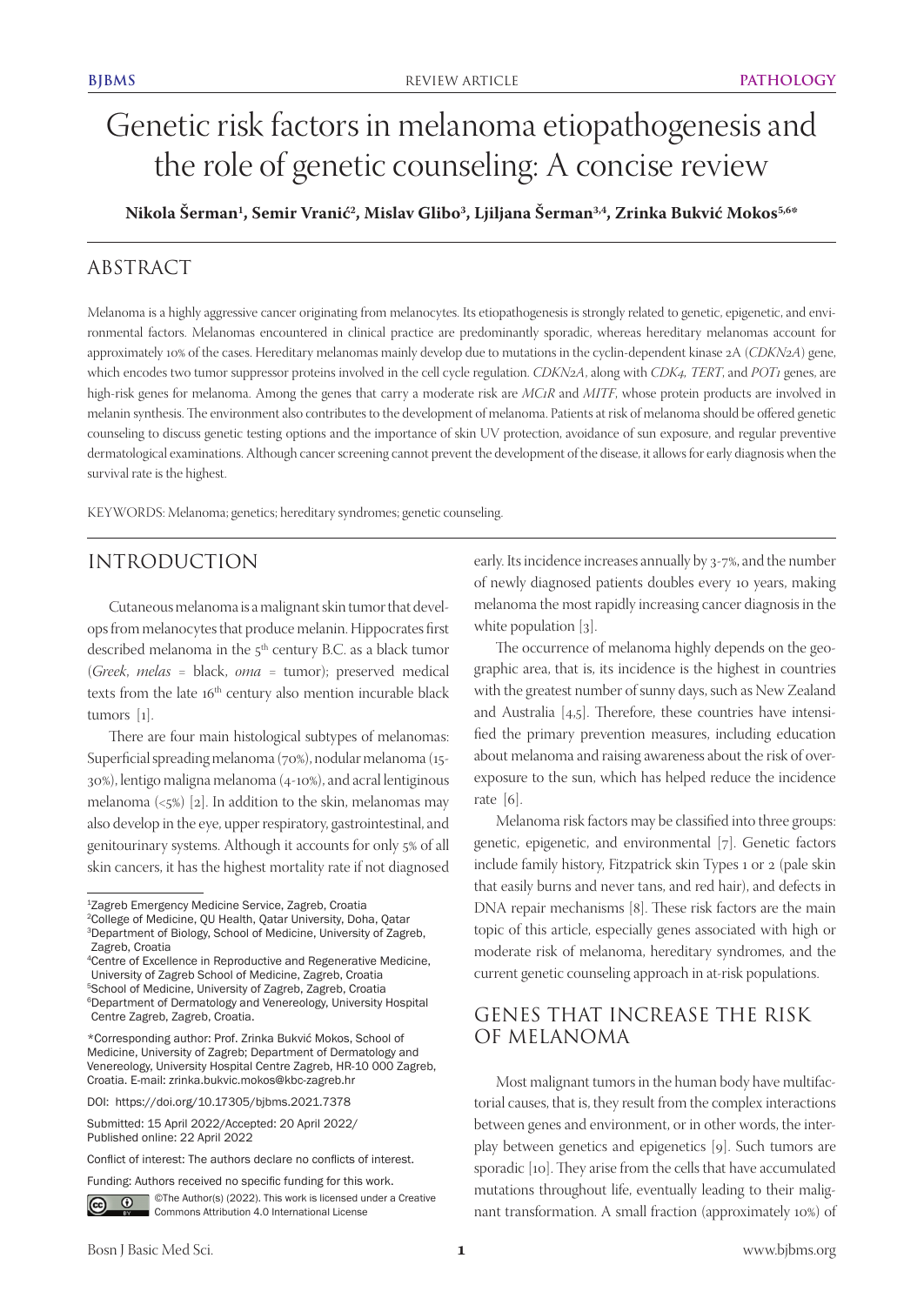all malignant tumors is hereditary. Unlike sporadic tumors, hereditary tumors occur in persons born with a mutated gene [11]. This phenomenon is called *germline mutation* or malignant variation. It is either inherited from one parent or occurs during gametogenesis, and consequently, a mutated gene is present in every cell of the body [12,13]. However, not everyone who inherits such a mutation will develop melanoma because this also depends on gene penetrance, expressed as a proportion of mutation carriers who develop a disease. For example, if gene penetrance is 100%, all carriers of gene mutation develop the disease; if gene penetrance is 50%, then 50% of mutation carriers develop the disease [14]. Whether or not a gene will have a phenotypical expression depends on other factors that increase or decrease the risk. In the case of melanoma, the other factors include the number of moles and sun exposure [15].

#### Cyclin-dependent kinase 2A (*CDKN2A*) gene

It is estimated that ~10% of all melanoma cases diagnosed in 2002 were hereditary, with 40-60% of them occurring due to the mutation of the gene coding for *CDKN2A* [16,17]. William Norris first observed the potential heredity of melanoma in 1820. However, his observation went unnoticed until 1968, when Lynch and Krush first reported on the relationship between pancreatic cancer, multiple moles, and melanoma. Ten years later, Clark described dysplastic nevi in several members of one family and called it the "B-K mole syndrome" [18].

Henry T. Lynch suggested "*familial atypical multiple mole melanoma* (FAMMM)" instead of "B-K mole syndrome." The first mutation of the *CDKN2A* gene in FAMMM was reported in 1992 [19,20]. FAMMM is inherited as an autosomal dominant trait and is characterized by multiple melanocytic moles (>50 nevi) and positive family history. It is associated with germline mutations of *CDKN2A*. Some mutation carriers may be prone to pancreatic cancer or other malignancies [17].

The *CDKN2A* gene is located at the short arm of chromosome 9 at the 9p21.3 locus. The locus encodes two proteins interacting with two tumor suppressors: Retinoblastoma protein (Rb) and p53 protein (cellular tumor antigen p53 or tumor suppressor p53) [21].

The gene contains two promoters. When activated, each promoter leads to a different primary transcript, either alpha (α) or beta (β). Each transcript contains a specific exon 1, 1α, and 1β, respectively, whereas they share the exons 2 and 3. The promoter leading to the  $β$  transcript is located upstream of the promoter leading to the  $\alpha$  transcript. Exon 1 variants being spliced to the shared exon 2 cause the formation of an open reading frame. Thus, exon 2 is read differently due to different starting points in the two transcripts, and the process of translation results in two utterly different proteins. The protein

encoded by the  $\alpha$  transcript consists of 156 amino acids and is called p16INK4a, while the translation of the β transcript results in the protein called p14ARF, which contains 132 amino acids (Figure 1, Table 1) [22].

Although different, they both influence the progression of the cell cycle. The most critical control point in the mammalian cell cycle is the G1 phase because it precedes the DNA replication in the S-phase. Thus, the replication of damaged DNA has to be prevented to avoid mutations [23].

The proteins involved in cell cycle regulation belong to two main groups: those that stimulate the cell cycle and those that stop it. The progression of the cell cycle is helped significantly by a group of kinases called CDK, which exert their function by binding to another cyclin protein. After the CDK-cyclin heterodimer is formed, kinase may phosphorylate the target proteins and stimulate the cell cycle [24].

The proteins that stop the cell cycle are called antiproliferative proteins; they are the products of tumor suppressor gene activity. Two well-known tumor suppressor genes are *RB1* and *TP53* [25]. The Rb protein's function is to halt the cell cycle in the G1 phase, which is accomplished by binding the Rb protein to the E2F transcription factor that stimulates the transcription of many genes responsible for the DNA replication process. In its active state, Rb is unphosphorylated or hypophosphorylated, binds to E2F and stops the cell progression at the restriction point (R-point) in the G1 phase. However, when it is phosphorylated by CDK bound to cyclin, the Rb protein conformation is altered, leading to a release of bound E2F, which triggers the transcription of many genes whose protein products stimulate DNA replication [26].

The p53 protein is also known as "the guardian angel" of the human genome because its expression is increased in cells that suffer DNA damage. It acts as a transcription factor that



FIGURE 1. CDKN2A gene encodes several different isoforms, of which isoform 4 encodes p14ARF protein while isoform 1 is responsible for p16INK4A protein. Both proteins arrest the cell cycle: p14ARF acts through p53 protein while p16INK4A blocks the Cyclin D/CDK4/6 complex, affecting the pRB phosphorylation.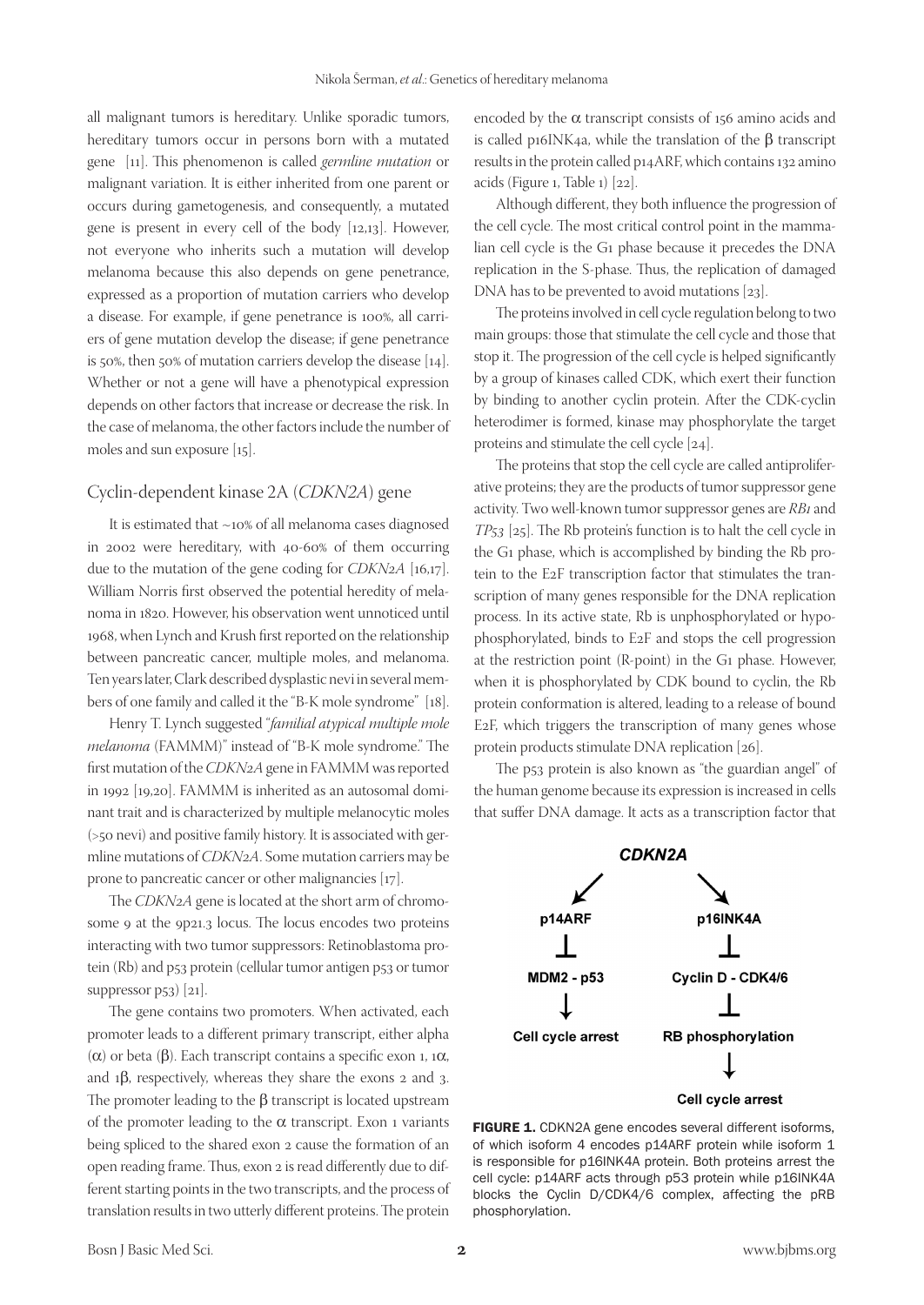| Gene (full name)                   | Protein name     | Role                                     | Impact on cell function            |
|------------------------------------|------------------|------------------------------------------|------------------------------------|
| CDKN2A                             | p14ARF           | Inhibitor of MDM2-p53 interaction        | Negative regulator of cell cycle   |
| (Cyclin-dependent kinase 2A)       |                  |                                          |                                    |
| CDKN2A                             | p16INK4A         | Inhibitor of cyclin D-CDK4/6 interaction | Negative regulator of cell cycle   |
| (Cyclin-dependent kinase 2A)       |                  |                                          |                                    |
| CDK4                               | CDK4             | RB protein phosphorylation               | Positive regulator of cell cycle   |
| (Cyclin-dependent kinase 4)        |                  |                                          |                                    |
| TERT                               | <b>TERT</b>      | Maintaining telomere length              | Proliferation                      |
| (Telomerase reverse transcriptase) |                  |                                          |                                    |
| POT1                               | POT <sub>1</sub> | Part of Shelterin complex                | Protect telomeres                  |
| (Protection of telomeres 1)        |                  |                                          |                                    |
| MCIR                               | MC1R             | Adenylate cyclase activator              | Melanin synthesis                  |
| (Melanocortin 1 receptor)          |                  |                                          |                                    |
| <b>MITF</b>                        | <b>MITF</b>      | Transcription factor for tyrosine kinase | Melanocyte development and         |
| (Melanocyte-inducing)              |                  | and TYR-related protein 1                | differentiation                    |
| transcription factor or            |                  |                                          |                                    |
| Microphthalmia-associated          |                  |                                          |                                    |
| transcription factor)              |                  |                                          |                                    |
| <b>BAP1</b>                        | BAP1             | Deubiquitinating protein                 | Cell cycle regulation, DNA repair, |
| (BRCA1-associated protein 1)       |                  |                                          | apoptosis                          |

TABLE 1. An overview of the genes that are involved in hereditary melanoma susceptibility.

stimulates *p21* gene transcription [27]. The gene encodes the protein that binds to the CDK-cyclin complex, thus preventing it from phosphorylating the Rb protein and halting the cell cycle. Thus, the damaged DNA should not replicate and create a mutation. At that moment, the cell should wait for repair before it continues the cycle. Moreover, if the repair does not occur, p21 may stimulate the apoptosis of the cell and prevent the occurrence of mutation [28]. p53 in the cell is bound to another protein called mouse double minute 2 homolog (MDM2), which protects it from degradation and becomes active only after being released from the complex.

The protein products of the *CDKN2A* gene exert their activity at the checkpoint of the cell progression from the G1 to S phase. p14ARF inhibits the MDM2 protein and its ubiquitin ligase activity, releasing p53 and making it free to stop the cell cycle through p21 (Figure 1) [29,30].

On the other hand, p16INK4a inhibits the cyclin D-CDK4/6 complex, preventing it from phosphorylating the Rb protein, which then remains active and does not allow E2F protein to transcribe the genes needed for the cell to enter the S-phase, consequently keeping the cell in the G1 phase and not allowing the progression of the cell cycle toward DNA replication (Figure 1) [29,31]. Thus, the two protein products of the *CDKN2A* gene bring the cell cycle to a halt in the same G1 phase by acting through two different mechanisms.

The *CDKN2A* gene mutations have different effects on the synthesis of p16INK4a and p14ARF proteins, as these are formed by transcription resulting from two different reading frames. There are four types of mutations: deletions, insertions, duplications, and substitutions [32]. According to their effects on protein synthesis, they may also be divided into missense, nonsense, and frameshift mutations. The mutation affecting p16INK4a is most frequently located at exon 1a, which corresponds to intron 1, which also harbors  $\sim$ 1/3 of the mutations

regarding p14ARF. These mutations can result in an incompletely synthesized protein because the intron mutations may cause the incorrect processing of the primary transcript. Sometimes, the protein is not synthesized because the primary transcript cannot reach the cytoplasm through nuclear pores [33]. Notably, these mutations may increase the efficacy of immune checkpoint inhibitors, such as ipilimumab (anti-CTLA-4 monoclonal antibody) and anti-PD-1 (programmed cell death-1) antibodies pembrolizumab and nivolumab, possibly due to increased mutation load in CDKN2A mutated tumors [34].

#### *CDK4*

*CDK4* is a serine/threonine kinase responsible for the progression of the cell cycle from the G1 to S phase [35]. It exerts its intracellular function only after binding to cyclin D and phosphorylating the retinoblastoma protein at a single point [36]. The result of such monophosphorylation is the release of transcription factor E2F, which triggers the transcription of the cyclin E gene *CCNE1* and its binding to CDK2. The new cyclin E-CDK2 complex additionally hyperphosphorylates the Rb protein at other serine and threonine phosphorylation sites and facilitates the progression of the cell cycle (Table 1) [37,38].

Based on the GenoMEL centers' study that involved 2137 cutaneous melanoma patients originating from 466 families with at least 3 cutaneous melanoma cases per family, the frequency of the *CDK4* mutations is 2-3% [16].

The *CDK4* gene is located at the short arm of chromosome 12 (12q14). It consists of 8 exons and is mutated in about 4% of melanoma cases [39]. The missense mutation at codon 24 of the second exon triggers the change in the activity of the protein product of this gene from a protooncogene to a dominant oncogene. This change results from histidine (R24H)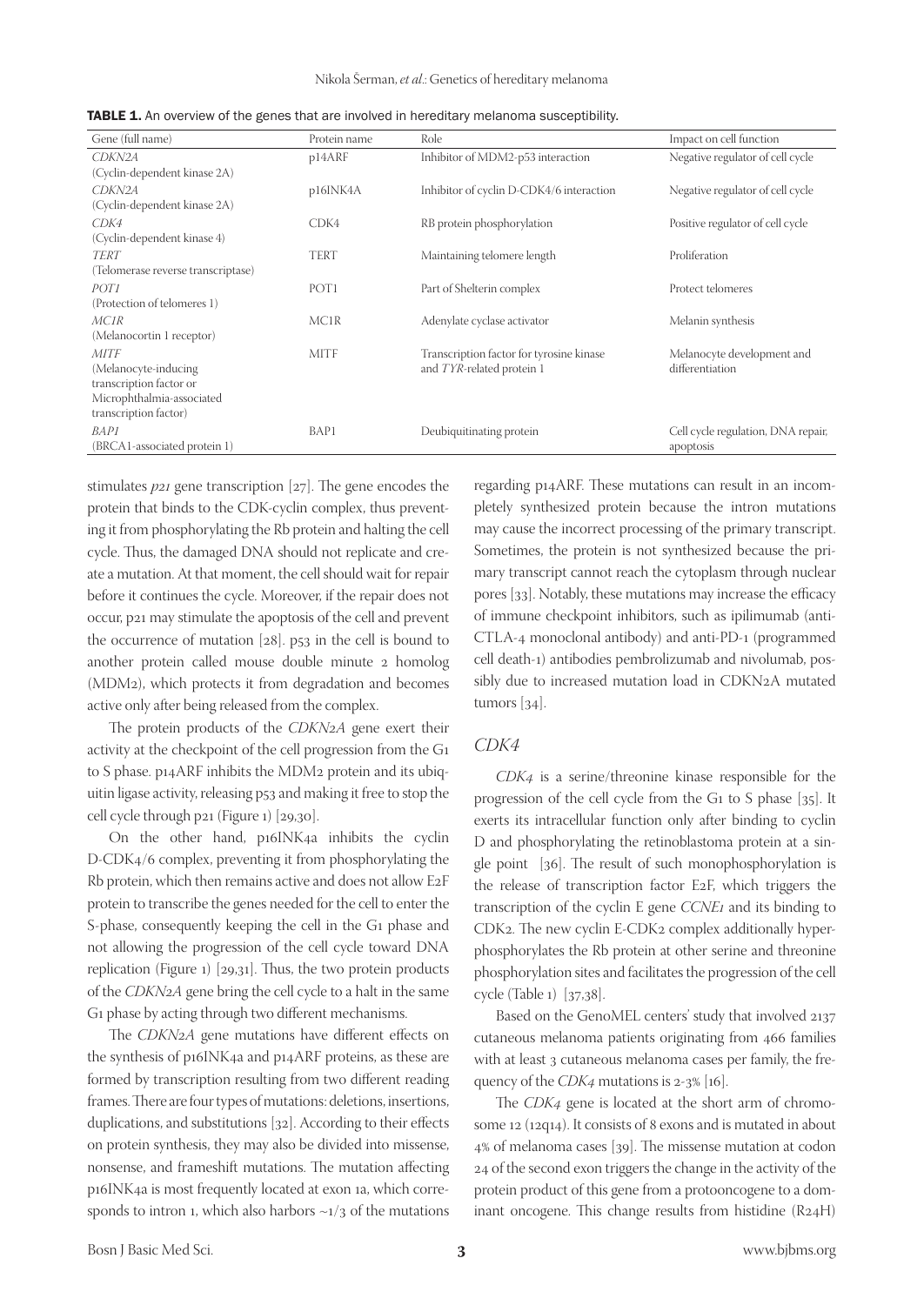or cysteine (R24C) being incorporated instead of arginine in codon 24, thus preventing p16 from binding to *CDK4* protein and regulating its activity [40]. The median age of melanoma diagnosis in families with this mutation is 39 years, with an estimated lifetime penetrance of 74% [41].

Sporadic missense and silent mutations of this gene have also been reported in other cancers, such as endometrial cancer. Its expression is altered in ~2% of all cancers, including lung adenocarcinoma, liposarcoma, and glioblastoma. It is also the reason why this mutated form of the *CDK4* gene is a well-chosen target for innovative drugs, such as palbociclib, ribociclib, and abemaciclib (CDK4/6 inhibitors) [42]. Notably, palbociclib has been approved to treat estrogen-positive breast cancer with a high proliferation index (measured by Ki-67), and clinical trials investigating its effectiveness in *CDK4* mutated melanomas are underway [43,44].

#### Telomerase reverse transcriptase (*TERT*)

The *TERT* gene encoding the protein part of telomerase reverse transcriptase is located at the short arm of chromosome 5, locus 5p15.33. Telomerase is a ribonucleoprotein that acts as a reverse transcriptase – a function performed by TERT (Table 1). The other ribonucleic part comprises a long non-coding RNA – telomerase RNA (TR or TER) [45,46]. If the cells did not contain telomerase, the chromatids would become ever shorter with every DNA replication because DNA polymerase catalyzes the addition of a new deoxyribonucleoside triphosphate only in a 5'-3' direction. In other words, it would be beneficial only for one newly synthesized DNA chain. In contrast, the other one would be shorter and shorter with each replication, and this is where telomerase comes into play and prevents such shortening of the chromatids [46]. However, in most cells in the body, telomeres actually do shorten, and the activity of telomerases is needed only in cells such as germ cells, lymphocytes, keratinocytes, endometrial cells, hematopoietic stem cells, and epithelial cells of the intestines, esophagus, and cervix [47]. Maintaining the same length of telomeres is the characteristic of many cancers, including melanoma. Mutations in the *TERT* gene are characteristic of both sporadic and hereditary melanomas. Specific mutations in the promoter of this gene generate the binding site for the family of ETS (*E-twenty-six-specific sequence or E26 transforming sequence*) transformation factors, leading to the increased *TERT* gene transcription [48,49]. The two most common mutations in the gene promoter result from the transition of cytosine to thymine. They are located within 100 bp from the transcription starting site and are called C228T and C250T (chromosome 5, 1,295,228 C>T and 1,295,250 C>T, respectively) [50].

Since these mutations were detected in 77% of intermediate melanocytic tumors and melanoma *in situ* cases, they mark the beginning of malignant transformation [51]. The described mutations in the *TERT* promoter region indicate poorer prognosis and can be used as a marker of shorter survival of these patients [52,53]. Inhibition of the activity of this gene and related protein can be a potential therapeutic target for melanoma patients [54].

#### Protection of telomeres protein 1 (*POT1*)

The *POT1* gene is located at the long arm of chromosome 7 (7q31.33). Its protein product, *POT1*, is part of the protective protein complex, *shelterin* or *telosome*, included in the regulation of telomere length, maintenance of chromosomal stability, prevention of aberrant chromosome separation, and protection from unnecessary recombination repair (Table 1) [55]. It is a heterohexamer built of telomeric repeat factor (TRF) 1, TRF2, repressor activator protein 1, TERF1 interacting nuclear factor 2, tripeptidyl-peptidase 1 (TPP1), and POT1 subunits [56]. The POT1 protein consists of 634 amino acids; it is the only part of the complex that can bind directly to a DNA sequence using the oligonucleotide/oligosaccharide-binding (OB) fold domains OB1 and OB2 at the N-terminal. POT1 blocks the function of ataxia telangiectasia and Rad3-related (ART) protein responsible for initiating the DNA break repair through forming a heterodimer with POT1 protein. The heterodimer recruits telomerase to elongate the ends of the chromosome. The same protein may also have the opposite action, that is, prevent the elongation of telomeres by competitive inhibition with telomerase at the 3' end of a single-stranded DNA molecule. The mutations leading to POT1 inhibition, or mutations resulting in the loss of a binding site for TPP1, increase telomerase activity and are related to various malignancies, including melanoma [57].

According to one study, *POT1* seems to be one of the most commonly mutated genes in hereditary melanoma, along with *CDKN2A* [58]. Moreover, other studies indicated that these mutations were more common than *TERT* mutations [59,60].

#### Melanocortin 1 receptor (*MC1R*)

*MC1R* is located at the long arm of chromosome 16 (16q24.3). It encodes the *MC1R*, which belongs to the family of the G protein-coupled receptors (GPCR). The extracellular GPCR domain binds ligands, whereas the intracellular GPCR domain activates adenylyl cyclase and cAMP synthesis through G protein [61]. One of the most critical roles of the *MC1R* is melanin biosynthesis, which occurs in the melanocyte organelles called melanosomes and results from the binding of  $\alpha$ -melanocyte-stimulating hormone ( $\alpha$ MSH) and agouti signaling protein (Table 1). The binding of  $\alpha$ MSH to the MSH receptor (MSH-R) activates adenylyl cyclase, catalyzing cAMP production. The result is the synthesis of eumelanin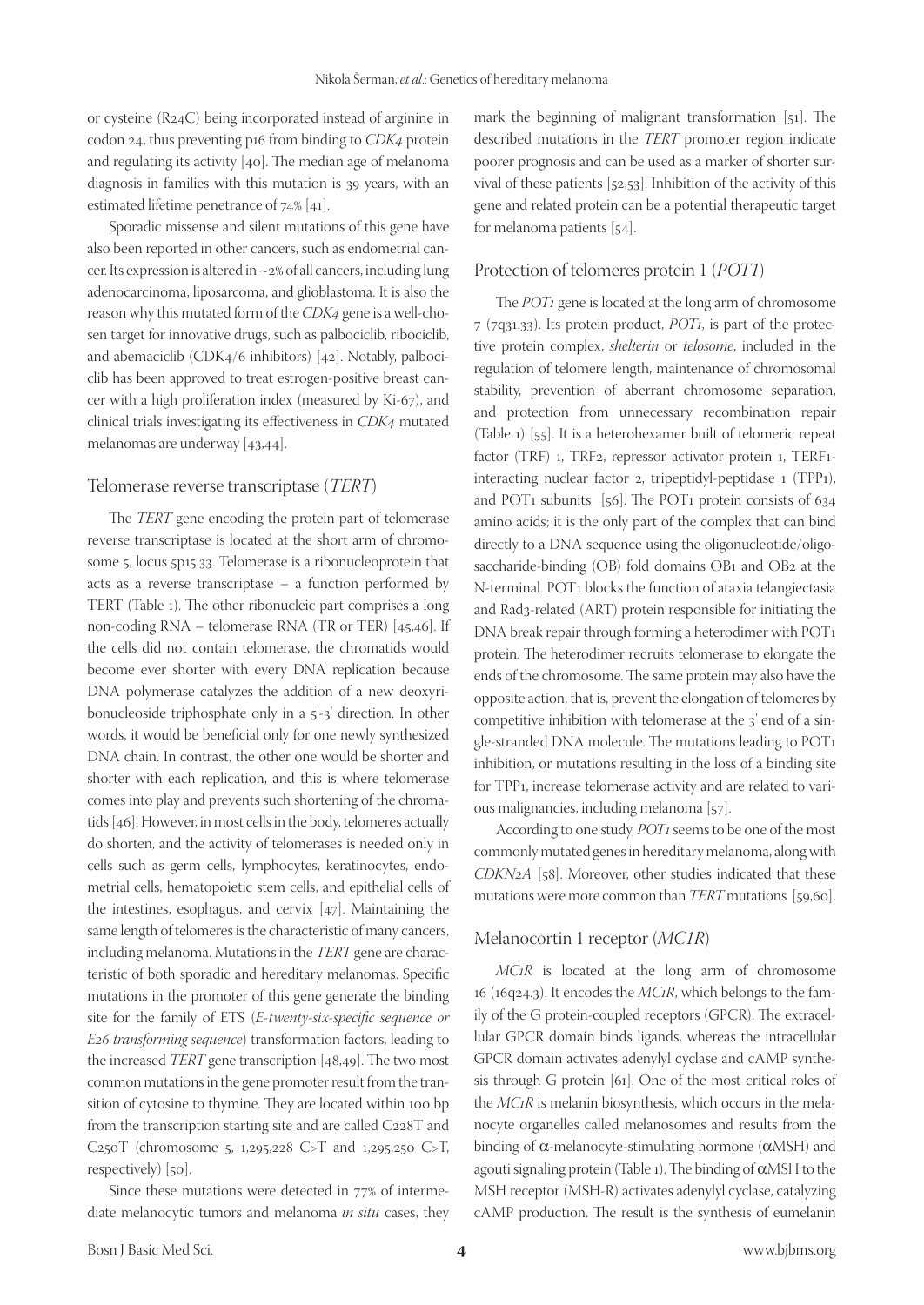from tyrosine. ASIP competes for the same receptor, that is, it acts antagonistically by blocking the expression of microphthalmia-associated transcription factor (MITF). MITF is the main factor in melanin synthesis because it regulates the activity of tyrosine-related protein 1 (TRP1) and tyrosinase [62]. The binding of ASIP to MSH-R inhibits eumelanin synthesis and stimulates the production of pheomelanin [63].

Interestingly, *MC1R* variants may substantially increase the penetrance of *CDKN2A* mutations and the risk of melanoma in affected families, particularly multiple MC1R variants and red hair color variants [64]. Identifying polymorphisms and mutations of the *MC1R* gene would enable a better understanding of melanoma susceptibility and potential treatments [65-67].

## Melanocyte-inducing transcription factor or microphthalmia-associated transcription factor (*MITF*)

Melanocyte-inducing transcription factor (*MITF*) gene, or microphthalmia-associated transcription factor gene, is located at the short arm of chromosome 3 (3p13). It encodes the transcription factor called basic-helix-loop-helix-leucine zipper, which it uses to bind to DNA [68]. This domain recognizes specific sequences in the target gene promoters, such as tyrosinase (*TYR*). It is essential for regulating the expression of *TYR* and *TYR*-related proteins, such as *TYR*-related protein 1 and, therefore, plays a central role in regulating melanin synthesis in melanocytes (Table 1) [69]. Among several isoforms of the *MITF* gene, only *MITF-M* is specific for melanocytes [70]. Wnt, TGF-beta, and RTK are only some of the signaling pathways related to the expression of this gene [71].

# MELANOMA-ASSOCIATED SYNDROMES

Melanomas are part of several hereditary syndromes. Two of them, FAMMM and BRCA1-associated protein-1 (*BAP1*) tumor predisposition syndrome, a malignant tumor syndrome (including melanoma) associated with the mutation of the *BAP1* gene, are described in the following paragraphs.

### FAMMM syndrome

The first record of FAMMM syndrome dated from 1820, when Norris described the development of a tumor from a brownish mole that recurred after removal in a patient with about 40 more similar skin lesions and enlarged lymph nodes [72]. The disease was so extensive that the only option was palliative care. The autopsy found that the tumor spread throughout the body, including the heart and lungs. The family history revealed that the patient's father died of the same

disease, and the siblings also had numerous nevi. Norris concluded that it was a hereditary disorder [73].

In 1968, Lynch and Krush described four families with multiple melanomas, including a family where the proband (the first affected family member who seeks medical attention and whose findings raise the suspicion of a hereditary disease) developed the disease at age 26. In 1980, the hereditary nature of this syndrome was confirmed: it showed an autosomal dominant pattern of inheritance. In the 1990s, Lynch reported that the syndrome was associated with other cancers, especially pancreatic carcinoma [74]. The association between this syndrome and pancreatic cancer was explicitly observed in patients carrying the *p16-Leiden* mutation in the *CDKN2A* gene (deletion of 19 base pairs in exon 2 of the gene *CDKN2A*; NM\_000077.4: c.225\_243del19 (p.p75fs)) [75,76]. The mutation carriers were also prone to esophageal cancer [77,78]. Many other tumors are related to this syndrome, including lung, breast, liver, and brain tumors [79]. The loss of *CDKN2A* heterozygosity is considered the first step in developing melanoma in patients with FAMMM syndrome [80].

Diagnostic criteria for FAMMM syndrome are as follows:

- 1. Melanoma in one or more first- or second-degree relatives
- 2. Total body nevi count >50, including atypical nevi (asymmetric, raised above the skin, varying in color, and size)
- 3. Nevi showing specific histological features, including asymmetry, subepidermal fibroplasia, and lentiginous melanocytic hyperplasia (spindle or epithelioid melanocytes forming nests of different sizes and merging with adjacent rete ridges, and creating bridges), and dermal lymphocyte infiltrates [72].

These patients are referred to genetic counseling, genetic testing, and follow-up. Examination intervals depend on the number of close relatives with the disease and the nevi count. The usual follow-up interval is 6 months. Dermoscopy is the method of choice, but the importance of self-examination should not be underestimated. The use of smartphone applications for examination, which may become available soon, also holds potential [73].

#### *BAP1* tumor predisposition syndrome

This syndrome, caused by mutations in the *BAP1* gene, is characterized by uveal melanoma, mesothelioma, and (less often) skin melanoma. Other malignancies may also develop, including kidney, bladder, brain, and soft-tissue tumors [81]. A tumor suppressor gene called *BAP1* codes for ubiquitin carboxy-terminal hydroxylase BAP1. It removes ubiquitin from other proteins, making them more resistant to degradation. It also interferes with their interaction with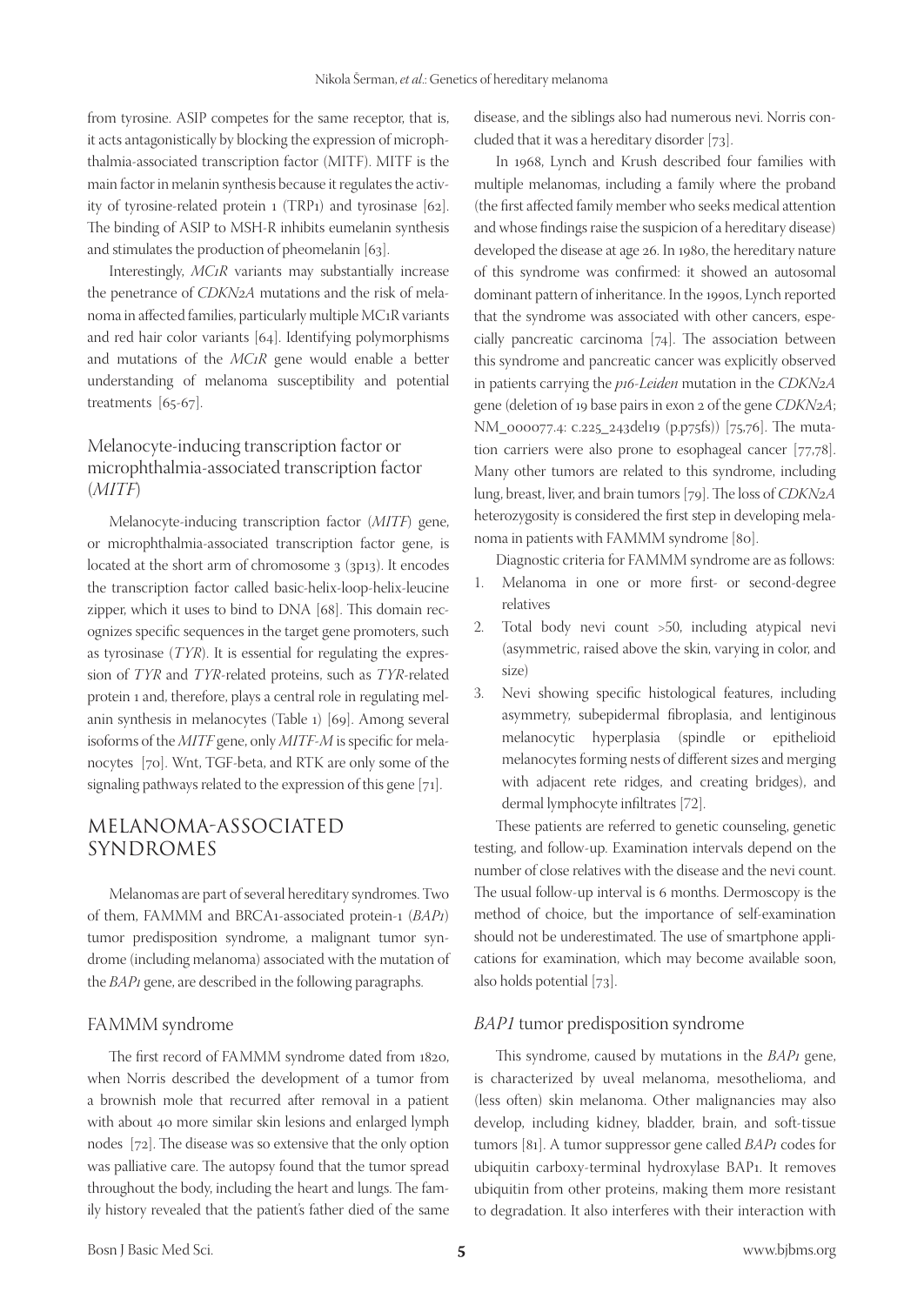other proteins. BAP1 is involved in various cellular processes, regulating the cell cycle, transcription, chromatin organization, DNA repair, and apoptosis (Table 1) [82]. This protein, made of 729 amino acids, consists of three main domains: the N-terminal domain that removes ubiquitin, the middle domain that binds the nuclear transcription co-factor called host cell factor 1, and the C-terminal domain that interacts with other proteins [83].

The disease is inherited in an autosomal dominant pattern, and mutations that affect the nuclear localization signal (the sequence of amino acids that directs the protein into the nucleus) or catalytic domain for ubiquitin removal are believed to cause the most severe clinical presentations [84]. *BAP1* gene is often mutated in cases of uveal melanoma, which accounts for 3–5% of all diagnosed melanomas [85]. The carriers of *BAP1* gene mutations are also prone to developing clear cell renal cell carcinoma or mesothelioma [86,87]. More recent studies suggest that *BAP1* mutations may indicate a poorer prognosis for these patients [88].

Mutation of the *BAP1* gene usually manifests as the growth of melanocytic BAP1-associated intradermal tumors (MBAITs). These tumors are raised above the skin surface, are about 5 mm in diameter, and are pigmented or skin-colored. They were previously called atypical Spitz tumors; however, later, it was shown that they differ histologically and morphologically from typical and atypical Spitz tumors. They usually occur in the second decade of life [81]. The number of lesions increases with time but varies from patient to patient [72]. If this gene mutation is suspected, the patient should be referred to genetic counseling, with testing and follow-up measures arranged for the patient and the entire family [89].

## GENETIC COUNSELING

The National Society of Genetic Counselors probably gave the best definition of genetic counseling in 2006: "Genetic counseling is the process of helping people understand and adapt to the medical, psychological, and familial implications of genetic contributions to disease. This process integrates the interpretation to assess the chance of disease, education, and counseling" [90]. The advantage of genetic counseling is to have a better understanding of basic concepts related to genetics, such as mutation, mutation of germinative or somatic cells, early tumor markers, targeted therapy, and molecular analysis [91], and reduction of anxiety related to a possible positive test result and its long-term effect on the patient's quality of life [92].

The counseling process includes the assessment of disease probability in patients and other members of their families. For that purpose, the consensus on the testing protocol is essential. For example, to test a person for a pathogenic variant of the *CDKN2A* gene, there should be at least three first- or second-degree relatives on the same side of the family with the disease plus a positive prediction test, such as GenoMELPREDICT [93] or evidence of pathogenetic variant of this gene in a family member [94]. When making recommendations, the following factors should be considered: number of family members with a confirmed diagnosis of the skin or ocular melanoma; melanoma before the age of 40; and presence of pancreatic cancer or some other malignancy [95]. These evaluations are best supported by research in families with known mutations such as the mutation *CDKN2A* c.256G > A (Ala86Thr), that is, replacement of guanine by adenine at position 256, resulting in the incorporation of threonine instead of alanine [96].

Genetic counseling is essential not only for the possibility of testing but also for the risk calculation and modification of risk behavior, which play an equally important role in the etiology of the disease since the information received during counseling may positively change the behavior of the person [92]. Specifically, in hereditary melanoma, avoiding prolonged exposure to UV light is of utmost importance [97]. Usually, it is imperative in children not to get tested for adult hereditary tumors. However, in the case of hereditary melanoma, there are indications that genetic testing in children could be justified in the case of *CDKN2A* gene mutations [98]. It was reported that high-quality genetic counseling contributed to a decreased number of hours of UV light exposure in hereditary mutation carriers and non-carriers alike [99].

The person who comes for genetic counseling should be explained the advantages and disadvantages of genetic testing to help them decide whether to accept it. The advantage of early identification of mutation carriers is implementing thorough lifelong monitoring of the carrier and their family members by digital dermoscopy and photography, thus detecting the melanoma in its earliest stage. In the case of *CDKN2A* gene mutation, other malignancies should also be considered, especially pancreatic cancer [17].

The disadvantage of genetic testing is possible anxiety due to the increased risk of melanoma if the test results are positive. It is advisable to refer the mutation carrier to psychological counseling in such cases. A negative test result (absence of mutation), on the other hand, may give a false sense of security, which is also a disadvantage. Therefore, it is essential to highlight that familial malignant melanoma accounts for only 10% of all melanoma cases, whereas the remaining 90% are sporadic. Psychoeducation can help these patients understand the importance of sunscreen use, self-examination, and regular preventive dermatological check-ups.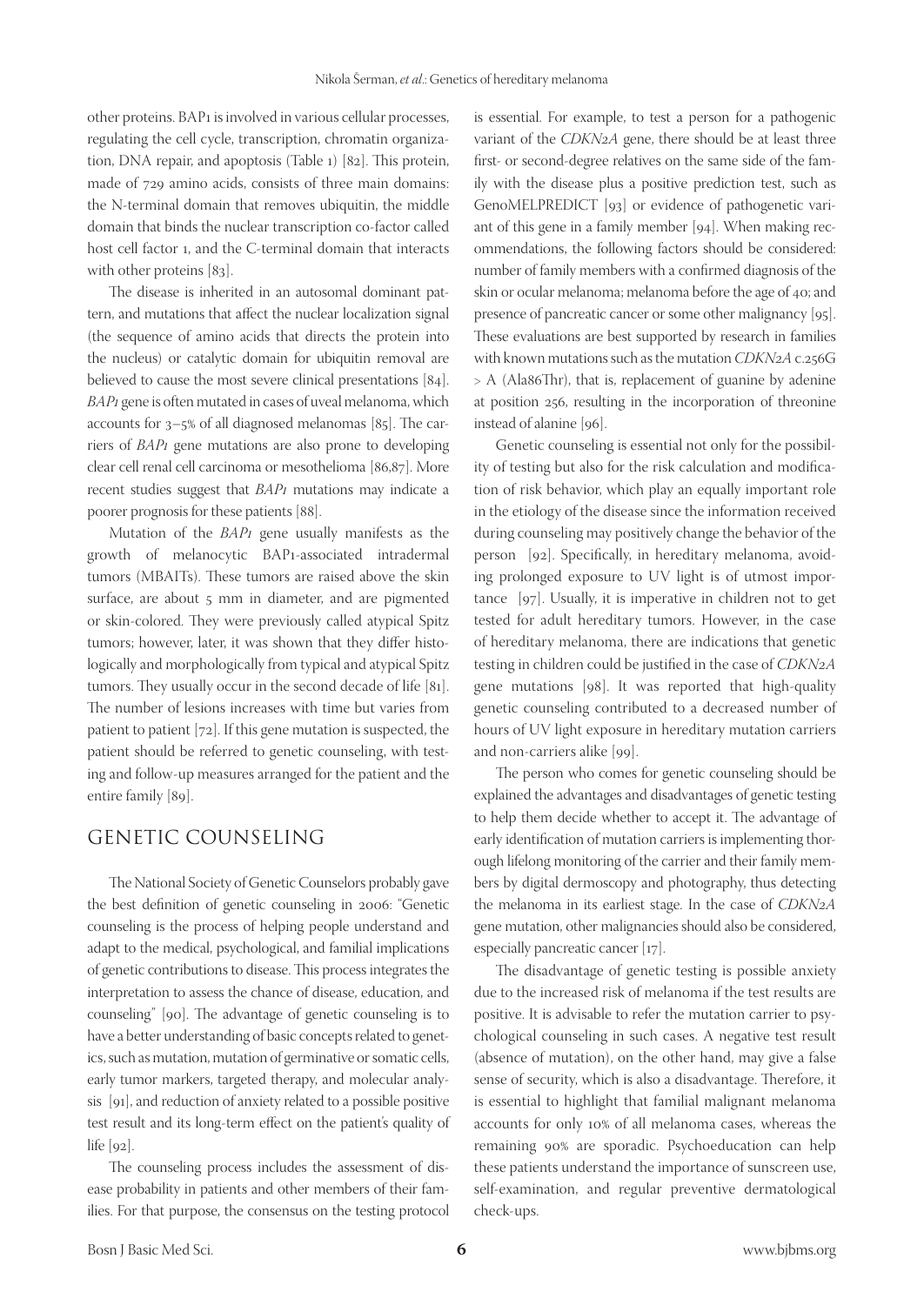## CONCLUSIONS

Melanoma is an aggressive malignancy with high metastatic potential. Sporadic melanoma is prevalent in clinical practice, whereas familial malignant melanoma accounts for approximately 10% of the cases. The highest proportion of familial malignant melanoma cases arises from the mutations in the *CDKN2A* gene, which codes for two tumor-suppressor proteins, p14ARF and p16INK4a. Mutations of the *CDKN2A* carry a high risk of melanoma, together with *CDK4*, *TERT,* and *POT1* gene mutations. They encode proteins responsible for cell cycle regulation (*CDKN2A* and *CDK4*) or telomeres length control (*TERT* and *POT1*). The genes that carry a moderate melanoma risk include *MC1R* and *MITF*, whose protein products are involved in melanin synthesis. Since environmental influence plays a role in melanoma development, at-risk patient groups should be offered genetic counseling. During the counseling, along with the option of genetic testing, the patients should be advised to protect their skin from UV light, avoid sun exposure, and keep regular preventive checkups with their dermatologist. Regular examinations may not prevent the development of the disease, but they increase the probability of early diagnosis when the survival rate is the highest. As none of the above-mentioned genes can be individually held responsible for causing melanoma, the most significant advantage of genetic counseling is psychoeducation.

## REFERENCES

- [1] Abdo JF, Sharma A, Sharma R. Role of heredity in melanoma susceptibility: A primer for the practicing surgeon. Surg Clin North Am 2020;100(1):13-28. https://doi.org/10.1016/j.suc.2019.09.006
- [2] Argenziano G. Cutaneous Melanoma: A Pocket Guide for Diagnosis and Management. London, United Kingdom: Elsevier, Academic Press; 2017.
- [3] Garbe C, Melanoma BJ. In: Bolognia JL, Schaffer JV, Cerroni L, editors. Dermatology. 4<sup>th</sup> ed., Vol. 2. Netherlands: Elsevier; 2018. p. 1989-2019.
- [4] Vanderwalde A, Spetzler D, Xiao N, Gatalica Z, Marshall J. Microsatellite instability status determined by next-generation sequencing and compared with PD-L1 and tumor mutational burden in 11,348 patients. Cancer Med 2018;7(3):746-56. https://doi.org/10.1002/cam4.1372
- [5] Sneyd MJ, Cox B. A comparison of trends in melanoma mortality in New Zealand and Australia: The two countries with the highest melanoma incidence and mortality in the world. BMC Cancer 2013;13:372.

https://doi.org/10.1186/1471-2407-13-372

- [6] Lee GC, Kunitake H, Stafford C, Bordeianou LG, Francone TD, Ricciardi R. High risk of proximal and local neoplasms in 2206 patients with anogenital extramammary paget's disease. Dis Colon Rectum 2019;62(11):1283-93. https://doi.org/10.1097/dcr.0000000000001487
- [7] D'Orazio AJ, Jarrett S, Marsch A, Lagrew J, Cleary L. Melanoma-Epidemiology, Genetics and Risk Factors. India: InTech; 2013. https://doi.org/10.5772/55172
- Gupta V, Sharma VK. Skin typing: Fitzpatrick grading and others. Clin Dermatol 2019;37(5):430-6.

https://doi.org/10.1016/j.clindermatol.2019.07.010

- [9] Morani AC, Hanafy AK, Ramani NS, Katabathina VS, Yedururi S, Dasyam AK, et al. Hereditary and sporadic pancreatic ductal adenocarcinoma: Current update on genetics and imaging. Radiol Imaging Cancer 2020;2(2):e190020. https://doi.org/10.1148/rycan.2020190020
- [10] Chang GA, Wiggins JM, Corless BC, Syeda MM, Tadepalli JS, Blake S, et al. TERT, BRAF, and NRAS mutational heterogeneity between paired primary and metastatic melanoma tumors. J Investig Dermatol 2020;140(8):1609-18.e7. https://doi.org/10.1016/j.jid.2020.01.027
- [11] Bateman AC. DNA mismatch repair proteins: Scientific update and practical guide. J Clin Pathol 2021;74(4):264-8. https://doi.org/10.1136/jclinpath-2020-207281
- [12] Evans DG, van Veen EM, Byers HJ, Evans SJ, Burghel GJ, Woodward ER, et al. High likelihood of actionable pathogenic variant detection in breast cancer genes in women with very early onset breast cancer. J Med Genet 2021;59(2):115-21. https://doi.org/10.1136/jmedgenet-2020-107347
- [13] Petridis C, Arora I, Shah V, Megalios A, Moss C, Mera A, et al. Frequency of pathogenic germline variants in BRCA1, BRCA2, PALB<sub>2</sub>, CHEK<sub>2</sub> and TP<sub>53</sub> in ductal carcinoma in situ diagnosed in women under the age of 50years. Breast Cancer Res 2019;21(1):58. https://doi.org/10.1186/s13058-019-1143-y
- [14] Hallquist ML, Tricou EP, Ormond KE, Savatt JM, Coughlin CR, Faucett WA, et al. Application of a framework to guide genetic testing communication across clinical indications. Genome Med  $2021:13(1):71.$

https://doi.org/10.1186/s13073-021-00887-x

- [15] Bishop JN, Harland M, Randerson-Moor J, Bishop DT. Management of familial melanoma. Lancet Oncol 2007;8(1):46-54. [https://doi.org/10.1016/s1470-2045\(06\)71010-5](https://doi.org/10.1016/s1470-2045(06)71010-5)
- [16] Goldstein AM, Chan M, Harland M, Gillanders EM, Hayward NK, Avril MF, et al. High-risk melanoma susceptibility genes and pancreatic cancer, neural system tumors, and uveal melanoma across GenoMEL. Cancer Res 2006;66(20):9818-28. https://doi.org/10.1158/0008-5472.can-06-0494
- [17] Soura E, Eliades PJ, Shannon K, Stratigos AJ, Tsao H. Hereditary melanoma: Update on syndromes and management: Genetics of familial atypical multiple mole melanoma syndrome. J Am Acad Dermatol 2016;74(3):395-407. https://doi.org/10.1016/j.jaad.2015.08.038
- [18] Clark WH Jr., Reimer RR, Greene M, Ainsworth AM, Mastrangelo MJ. Origin of familial malignant melanomas from heritable melanocytic lesions. The B-K mole syndrome. Arch Dermatol 1978;114(5):732-8. https://doi.org/10.1001/archderm.114.5.732
- [19] Hussussian CJ, Struewing JP, Goldstein AM, Higgins PA, Ally DS, Sheahan MD, et al. Germline p16 mutations in familial melanoma. Nat Genet 1994;8(1):15-21. https://doi.org/10.1038/ng0994-15
- [20] Cannon-Albright LA, Goldgar DE, Meyer LJ, Lewis CM, Anderson DE, Fountain JW, et al. Assignment of a locus for familial melanoma, MLM, to chromosome 9p13-p22. Science 1992;258(5085):1148-52.
	- https://doi.org/10.1126/science.1439824
- [21] González-Gil C, Ribera J, Ribera JM, Genescà E. The yin and yang-like clinical implications of the CDKN2A/ARF/CDKN2B gene cluster in acute lymphoblastic Leukemia. Genes (Basel) 2021;12(1):79.

https://doi.org/10.3390/genes12010079

[22] Fontana R, Ranieri M, La Mantia G, Vivo M. Dual role of the alternative reading frame ARF protein in cancer. Biomolecules 2019;9(3):87.

https://doi.org/10.3390/biom9030087

- [23] Tyson JJ, Csikasz-Nagy A, Novak B. The dynamics of cell cycle regulation. BioEssays 2002;24(12):1095-109. https://doi.org/10.1002/bies.10191
- [24] Malumbres M, Barbacid M. Cell cycle, CDKs and cancer: A changing paradigm. Nat Rev Cancer 2009;9(3):153-66.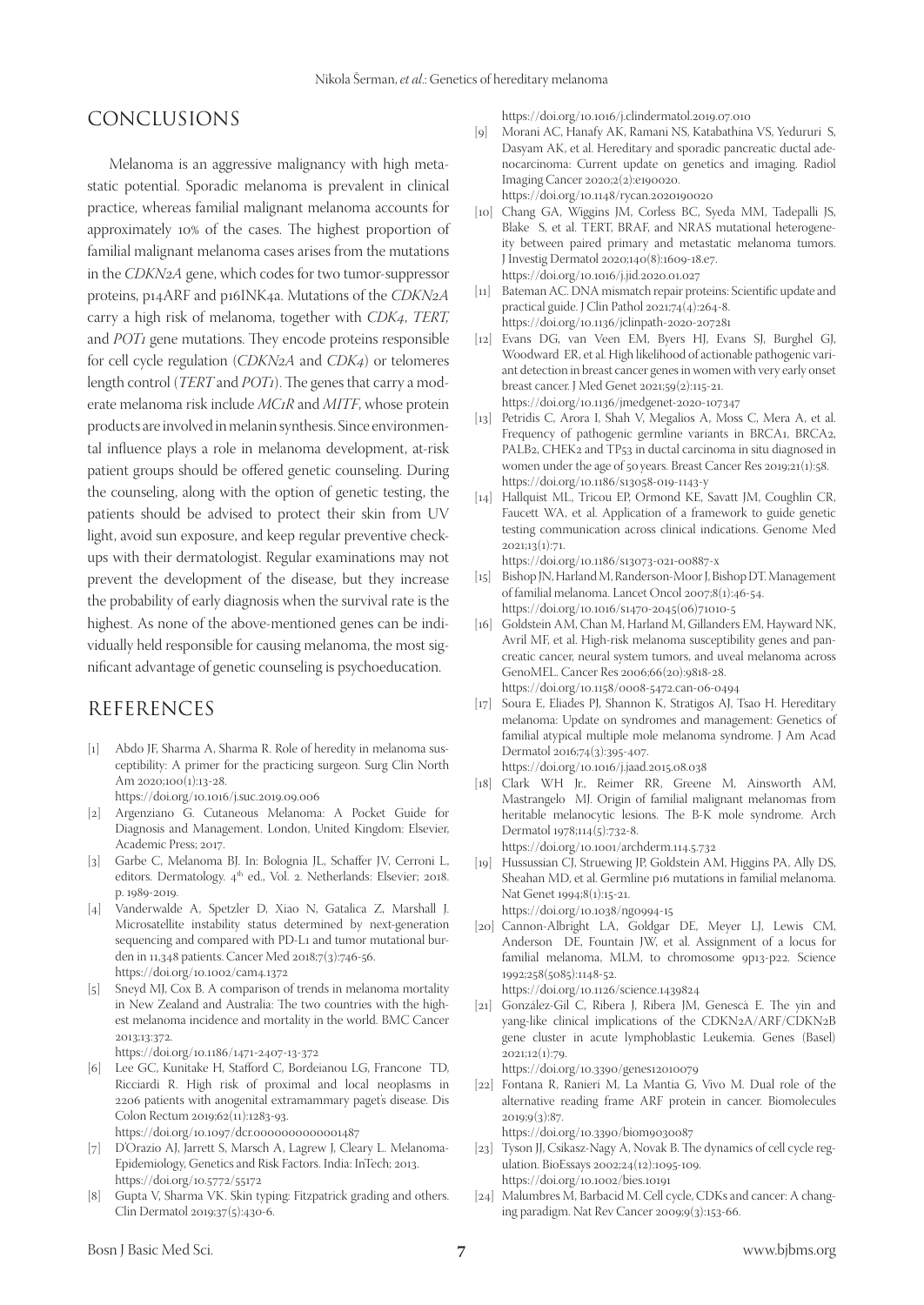https://doi.org/10.1038/nrc2602

- [25] Jiang Z, Jones R, Liu JC, Deng T, Robinson T, Chung PE, et al. RB1 and p53 at the crossroad of EMT and triple-negative breast cancer. Cell Cycle (Georgetown, Tex) 2011;10(10):1563-70. https://doi.org/10.4161/cc.10.10.15703
- [26] Dick FA, Rubin SM. Molecular mechanisms underlying RB protein function. Nat Rev Mol Cell Biol 2013;14(5):297-306. https://doi.org/10.1038/nrm3567
- [27] Zilfou JT, Lowe SW. Tumor suppressive functions of p53. Cold Spring Harbor Perspect Biol 2009;1(5):a001883. https://doi.org/10.1101/cshperspect.a001883
- [28] Karimian A, Ahmadi Y, Yousefi B. Multiple functions of p21 in cell cycle, apoptosis and transcriptional regulation after DNA damage. DNA Repair 2016;42:63-71.
- https://doi.org/10.1016/j.dnarep.2016.04.008 [29] Brown VL, Harwood CA, Crook T, Cronin JG, Kelsell DP,
- Proby CM. p16INK4a and p14ARF tumor suppressor genes are commonly inactivated in cutaneous squamous cell carcinoma. J Investig Dermatol 2004;122(5):1284-92. https://doi.org/10.1111/j.0022-202x.2004.22501.x
- [30] Weber HO, Samuel T, Rauch P, Funk JO. Human p14(ARF)-mediated cell cycle arrest strictly depends on intact p53 signaling pathways. Oncogene 2002;21(20):3207-12. https://doi.org/10.1038/sj.onc.1205429
- [31] Azazmeh N, Assouline B, Winter E, Ruppo S, Nevo Y, Maly A, et al. Chronic expression of p16(INK4a) in the epidermis induces Wnt-mediated hyperplasia and promotes tumor initiation. Nat Commun 2020;11(1):2711.
	- https://doi.org/10.1038/s41467-020-16475-3
- [32] Pellegrini C, Maturo MG, Martorelli C, Suppa M, Antonini A, Kostaki D, et al. Characterization of melanoma susceptibility genes in high-risk patients from Central Italy. Melanoma Res 2017;27(3):258-67.

https://doi.org/10.1097/cmr.0000000000000323

- [33] Chan SH, Chiang J, Ngeow J. CDKN2A germline alterations and the relevance of genotype-phenotype associations in cancer predisposition. Hereditary Cancer Clin Pract 2021;19(1):21. https://doi.org/10.1186/s13053-021-00178-x
- [34] Helgadottir H, Ghiorzo P, van Doorn R, Puig S, Levin M, Kefford R, et al. Efficacy of novel immunotherapy regimens in patients with metastatic melanoma with germline CDKN2A mutations. J Med Genet 2020;57(5):316-21.

https://doi.org/10.1136/jmedgenet-2018-105610

- [35] Deshpande A, Sicinski P, Hinds PW. Cyclins and cdks in development and cancer: A perspective. Oncogene 2005;24(17):2909-15. https://doi.org/10.1038/sj.onc.1208618
- [36] Narasimha AM, Kaulich M, Shapiro GS, Choi YJ, Sicinski P, Dowdy SF. Cyclin D activates the Rb tumor suppressor by mono-phosphorylation. eLife 2014;3:02872. https://doi.org/10.7554/elife.02872
- [37] Knudsen ES, Wang JY. Dual mechanisms for the inhibition of E2F binding to RB by cyclin-dependent kinase-mediated RB phosphorylation. Mol Cell Biol 1997;17(10):5771-83. https://doi.org/10.1128/mcb.17.10.5771
- [38] Kitagawa M, Higashi H, Jung HK, Suzuki-Takahashi I, Ikeda M, Tamai K, et al. The consensus motif for phosphorylation by cyclin D1-Cdk4 is different from that for phosphorylation by cyclin A/E-Cdk2. EMBO J 1996;15(24):7060-9.

https://doi.org/10.1002/j.1460-2075.1996.tb01097.x

- [39] AACR Project GENIE. Powering precision medicine through an international consortium. Cancer Discov 2017;7(8):818-31. https://doi.org/10.1158/2159-8290.cd-17-0151
- [40] Read J, Wadt KA, Hayward NK. Melanoma genetics. J Med Genet  $2016$ ; $53(1)$ :1.
- [41] Puntervoll HE, Yang XR, Vetti HH, Bachmann IM, Avril MF, Benfodda M, et al. Melanoma prone families with CDK4 germline mutation: Phenotypic profile and associations with MC1R variants. J Med Genet 2013;50(4):264.

https://doi.org/10.3989/alqantara.2020.001

[42] Wimberly H, Brown JR, Schalper K, Haack H, Silver MR, Nixon C,

et al. PD-L1 expression correlates with tumor-infiltrating lymphocytes and response to neoadjuvant chemotherapy in breast cancer. Cancer Immunol Res. 2015;3(4):326-32. https://doi.org/10.1158/2326-6066.cir-14-0133

[43] AbuHammad S, Cullinane C, Martin C, Bacolas Z, Ward T, Chen H,

et al. Regulation of PRMT5-MDM4 axis is critical in the response to CDK4/6 inhibitors in melanoma. Proc Natl Acad Sci U S Am 2019;116(36):17990-8000.

https://doi.org/10.1073/pnas.2005945117

[44] Young RJ, Waldeck K, Martin C, Foo JH, Cameron DP, Kirby L, et al. Loss of CDKN2A expression is a frequent event in primary invasive melanoma and correlates with sensitivity to the CDK4/6 inhibitor PD0332991 in melanoma cell lines. Pigment Cell Melanoma Res 2014;27(4):590-600.

https://doi.org/10.1111/pcmr.12228

[45] McNally EJ, Luncsford PJ, Armanios M. Long telomeres and cancer risk: The price of cellular immortality. J Clin Investig 2019;129(9):3474-81. https://doi.org/10.1172/jci120851

[46] Stone MD. Detailed view of human telomerase enzyme invites

- rethink of its structure. Nature 2018;557(7704):174-5. https://doi.org/10.1038/d41586-018-04756-3
- [47] Meyerson M. Role of telomerase in normal and cancer cells. J Clin Oncol 2000;18(13):2626-34.
- [48] Sizemore GM, Pitarresi JR, Balakrishnan S, Ostrowski MC. The ETS family of oncogenic transcription factors in solid tumours. Nat Rev Cancer 2017;17(6):337-51. https://doi.org/10.1038/nrc.2017.20
- [49] Urso C. Melanocytic skin neoplasms: What lesson from genomic aberrations? Am J Dermatopathol 2019;41(9):623-9. https://doi.org/10.1097/dad.0000000000001341
- [50] Huang FW, Hodis E, Xu MJ, Kryukov GV, Chin L, Garraway LA. Highly recurrent TERT promoter mutations in human melanoma. Science 2013;339(6122):957-9. https://doi.org/10.1126/science.1229259
- [51] Shain AH, Yeh I, Kovalyshyn I, Sriharan A, Talevich E, Gagnon A, et al. The genetic evolution of melanoma from precursor lesions. N Engl J Med 2015;373(20):1926-36. https://doi.org/10.1056/nejmoa1502583
- [52] van Poppelen NM, de Bruyn DP, Bicer T, Verdijk R, Naus N, Mensink H, et al. Genetics of ocular melanoma: Insights into genetics, inheritance and testing. Int J Mol Sci 2020;22(1):336. https://doi.org/10.3390/ijms22010336
- [53] Andrés-Lencina JJ, Rachakonda S, García-Casado Z, Srinivas N, Skorokhod A, Requena C, et al. TERT promoter mutation subtypes and survival in stage I and II melanoma patients. Int J Cancer 2019;144(5):1027-36. https://doi.org/10.1002/ijc.31780
- [54] Liang WS, Hendricks W, Kiefer J, Schmidt J, Sekar S, Carpten J, et al. Integrated genomic analyses reveal frequent TERT aberrations in acral melanoma. Genome Res 2017;27(4):524-32. https://doi.org/10.1101/gr.213348.116
- [55] Robles-Espinoza CD, Harland M, Ramsay AJ, Aoude LG, Quesada V, Ding Z, et al. POT1 loss-of-function variants predispose to familial melanoma. Nat Genet 2014;46(5):478-81. https://doi.org/10.1038/ng.2947
- [56] Ye JZ, Donigian JR, van Overbeek M, Loayza D, Luo Y, Krutchinsky AN, et al. TIN2 binds TRF1 and TRF2 simultaneously and stabilizes the TRF2 complex on telomeres. J Biol Chem 2004;279(45):47264-71. https://doi.org/10.1074/jbc.m409047200
- [57] Calvete O, Garcia-Pavia P, Domínguez F, Bougeard G, Kunze K, Braeuninger A, et al. The wide spectrum of POT1 gene variants correlates with multiple cancer types. Eur J Hum Genet 2017;25(11):1278-81.

https://doi.org/10.1038/ejhg.2017.134

- [58] Trigueros-Motos L. Mutations in POT1 predispose to familial cutaneous malignant Melanoma 2014;86(3):217-8. https://doi.org/10.1111/cge.12416
- [59] Potrony M, Puig-Butille JA, Ribera-Sola M, Iyer V, Robles-Espinoza CD, Aguilera P, et al. POT1 germline mutations but not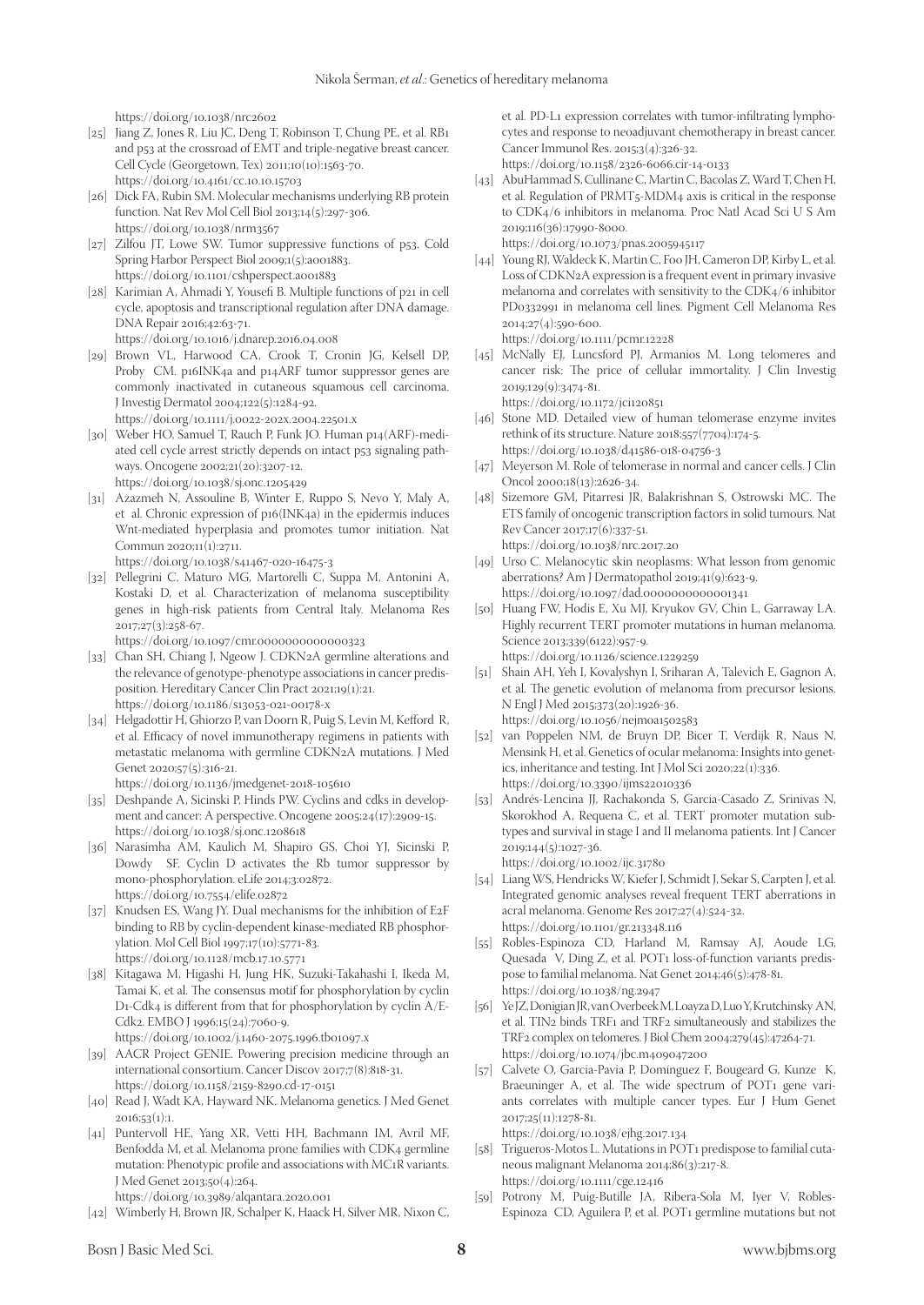TERT promoter mutations are implicated in melanoma susceptibility in a large cohort of Spanish melanoma families. Br J Dermatol 2019;181(1):105-13.

https://doi.org/10.1111/bjd.17443

- [60] Toland AE. POT1 pathogenic variants: Not all telomere pathway genes are equal in risk of hereditary cutaneous melanoma. Br J Dermatol 2019;181(1):14-5. https://doi.org/10.1111/bjd.17728
- [61] Horrell E, Boulanger M, D'Orazio J. Melanocortin 1 receptor: Structure, function, and regulation. Front Genet 2016;7:95.
- [62] Zhang W, Wang S, Gu J, Gao Y, Wang Z, Zhang K, et al. Synergistic tumoricidal effect of combined hPD-L1 vaccine and HER2 gene vaccine. Biochem Biophys Res Commun 2018;497(1):394-400. https://doi.org/10.1016/j.bbrc.2018.02.092
- [63] Saleha S, Khan TA, Zafar S. MC1R gene variants involvement in human OCA phenotype. J Open Life Sci 2016;11(1):142-50. https://doi.org/10.1515/biol-2016-0020
- [64] Fargnoli MC, Gandini S, Peris K, Maisonneuve P, Raimondi S. MC1R variants increase melanoma risk in families with CDKN2A mutations: A meta-analysis. Eur J Cancer 2010;46(8):1413-20. https://doi.org/10.1016/j.ejca.2010.01.027
- [65] Herraiz C, Martínez-Vicente I, Maresca V. The  $\alpha$ -melanocyte-stimulating hormone/melanocortin-1 receptor interaction: A driver of pleiotropic effects beyond pigmentation. Pigment Cell Melanoma Res 2021;34(4):748-61. https://doi.org/10.1111/pcmr.12980
- [66] Fuiten AM, Fankhauser RG, Smit DJ, Stark MS, Enright TF, Wood MA, et al. Genetic analysis of multiple primary melanomas arising within the boundaries of congenital nevi depigmentosa. Pigment Cell Melanoma Res 2021;34(6):1123-30. https://doi.org/10.1111/pcmr.12979
- [67] Zanna I, Caini S, Raimondi S, Saieva C, Masala G, Massi D, et al. Germline MC1R variants and frequency of somatic BRAF, NRAS, and TERT mutations in melanoma: Literature review and meta-analysis. Mol Carcinogen 2021;60(3):167-71. https://doi.org/10.1002/mc.23280
- [68] Zarei M, Giannikou K, Du H, Liu HJ, Duarte M, Johnson S, et al. MITF is a driver oncogene and potential therapeutic target in kidney angiomyolipoma tumors through transcriptional regulation of CYR61. Oncogene 2021;40(1):112-26. https://doi.org/10.1038/s41388-020-01504-8
- [69] Bristot IJ, Kehl Dias C, Chapola H, Parsons RB, Klamt F. Metabolic rewiring in melanoma drug-resistant cells. Crit Rev Oncol Hematol 2020;153:102995.

https://doi.org/10.1016/j.critrevonc.2020.102995

- [70] Yajima I, Kumasaka MY, Thang ND, Goto Y, Takeda K, Iida M, et al. Molecular network associated with MITF in skin melanoma development and progression. J skin Cancer. 2011;2011:730170. https://doi.org/10.1155/2011/730170
- [71] Koludrovic D, Davidson I. MITF, the Janus transcription factor of melanoma. Future Oncol 2013;9(2):235-44. https://doi.org/10.2217/fon.12.177
- [72] Schierbeck J, Vestergaard T, Bygum A. Skin cancer associated genodermatoses: A literature review. Acta Dermatovenereol 2019;99(4):360-9.
	- https://doi.org/10.2340/00015555-3123
- [73] Lynch HT, Shaw TG. Familial atypical multiple mole melanoma (FAMMM) syndrome: History, genetics, and heterogeneity. Familial Cancer 2016;15(3):487-91. https://doi.org/10.1007/s10689-016-9888-2
- [74] Ibrahim I, Sibinga Mulder BG, Bonsing B, Morreau H, Farina Sarasqueta A, Inderson A, et al. Risk of multiple pancreatic cancers in CDKN2A-p16-Leiden mutation carriers. Eur J Hum Genet 2018;26(8):1227-9.

https://doi.org/10.1038/s41431-018-0170-y

[75] Potjer TP, van der Stoep N, Houwing-Duistermaat JJ, Konings IC, Aalfs CM, van den Akker PC, et al. Pancreatic cancer-associated gene polymorphisms in a nation-wide cohort of p16-Leiden germline mutation carriers; a case-control study. BMC Res Notes 2015;8(1):264.

https://doi.org/10.1186/s13104-015-1235-4

- [76] Oldenburg RA, de Vos tot Nederveen Cappel WH, van Puijenbroek M, van den Ouweland A, Bakker E, Griffioen G, et al. Extending the p16-leiden tumour spectrum by respiratory tract tumours. J Med Genet 2004;41(3):e31. https://doi.org/10.1136/jmg.2003.012336
- [77] van der Wilk BJ, Noordman BJ, Atmodimedjo PN, Dinjens WN, Laheij RJ, Wagner A, et al. Development of esophageal squamous cell cancer in patients with FAMMM syndrome: Two clinical reports. Eur J Med Genet 2020;63(3):103840. https://doi.org/10.1016/j.ejmg.2020.103840
- [78] Middlebrooks CD, Stacey ML, Li Q, Snyder C, Shaw TG, Richardson-Nelson T, et al. Analysis of the CDKN2A gene in FAMMM syndrome families reveals early age of onset for additional syndromic cancers. Cancer Res 2019;79(11):2992-3000. https://doi.org/10.1158/0008-5472.can-18-1580
- [79] Vasen HF, Gruis NA, Frants RR, van der Velden PA, Hille ET, Bergman W. Risk of developing pancreatic cancer in families with familial atypical multiple mole melanoma associated with a specific 19 deletion of p16 (p16-Leiden). Int J Cancer 2000;87(6):809-11. [https://doi.org/10.1002/1097-0215\(](https://doi.org/10.1002/1097-0215(20000915)87:6<809:aid
-ijc8>3.0.co;2-u)20000915)87:6<809:aid -ijc8>3.0.co;2-u
- [80] Christodoulou E, Nell RJ, Verdijk RM, Gruis NA, van der Velden PA, van Doorn R. Loss of wild-type CDKN2A is an early event in the development of melanoma in FAMMM syndrome. J Investig Dermatol 2020;140(11):2298-301.e3. https://doi.org/10.1016/j.jid.2020.03.938
- [81] Ransohoff KJ, Jaju PD, Tang JY, Carbone M, Leachman S, Sarin KY. Familial skin cancer syndromes: Increased melanoma risk. J Am Acad Dermatol 2016;74(3):423-34. https://doi.org/10.1016/j.jaad.2015.09.070
- [82] Louie BH, Kurzrock R. BAP1: Not just a BRCA1-associated protein. Cancer Treat Rev 2020;90:102091. https://doi.org/10.1016/j.ctrv.2020.102091
- [83] Masoomian B, Shields JA, Shields CL. Overview of BAP1 cancer predisposition syndrome and the relationship to uveal melanoma. J Curr Ophthalmol 2018;30(2):102-9. https://doi.org/10.1016/j.joco.2018.02.005
- [84] Laitman Y, Newberg J, Molho RB, Jin DX, Friedman E. The spectrum of tumors harboring BAP1 gene alterations. Cancer Genet 2021;256-257:31-5.

https://doi.org/10.1016/j.cancergen.2021.03.007

- [85] Fallico M, Raciti G, Longo A, Reibaldi M, Bonfiglio V, Russo A, et al. Current molecular and clinical insights into uveal melanoma (Review). Int J Oncol 2021;58(4):10. https://doi.org/10.3892/ijo.2021.5190
- [86] Goldberg Y, Laitman Y, Ben David M, Bazak L, Lidzbarsky G, Salmon LB, et al. Re-evaluating the pathogenicity of the c.783+2T>C BAP1 germline variant. Hum Mutation 2021;42(5):592-9. https://doi.org/10.1002/humu.24189
- [87] Uner OE, See TR, Szalai E, Grossniklaus HE, Stålhammar G. Estimation of the timing of BAP1 mutation in uveal melanoma progression. Sci Rep 2021;11(1):8923. https://doi.org/10.1038/s41598-021-88390-6
- [88] Wang F, Luo M, Qu H, Cheng Y. BAP1 promotes viability and migration of ECA109 cells through KLF5/CyclinD1/FGF-BP1. FEBS Open Bio 2021;11(5):1497-503. https://doi.org/10.1002/2211-5463.13105
- [89] Cabaret O, Perron E, Bressac-de Paillerets B, Soufir N, de la Fouchardière A. Occurrence of BAP1 germline mutations in cutaneous melanocytic tumors with loss of BAP1-expression: A pilot study. Genes Chromosomes Cancer 2017;56(9):691-4. https://doi.org/10.1002/gcc.22473
- [90] Skirton H, Cordier C, Ingvoldstad C, Taris N, Benjamin C. The role of the genetic counsellor: A systematic review of research evidence. Eur J Hum Genet 2015;23(4):452-8. https://doi.org/10.1038/ejhg.2014.116
- [91] McDaniels BA, Hianik RS, Bellcross C, Shaib WL, Switchenko J, Dixon MD, et al. The impact of genetic counseling educational tools on patients' knowledge of molecular testing terminology. J Cancer